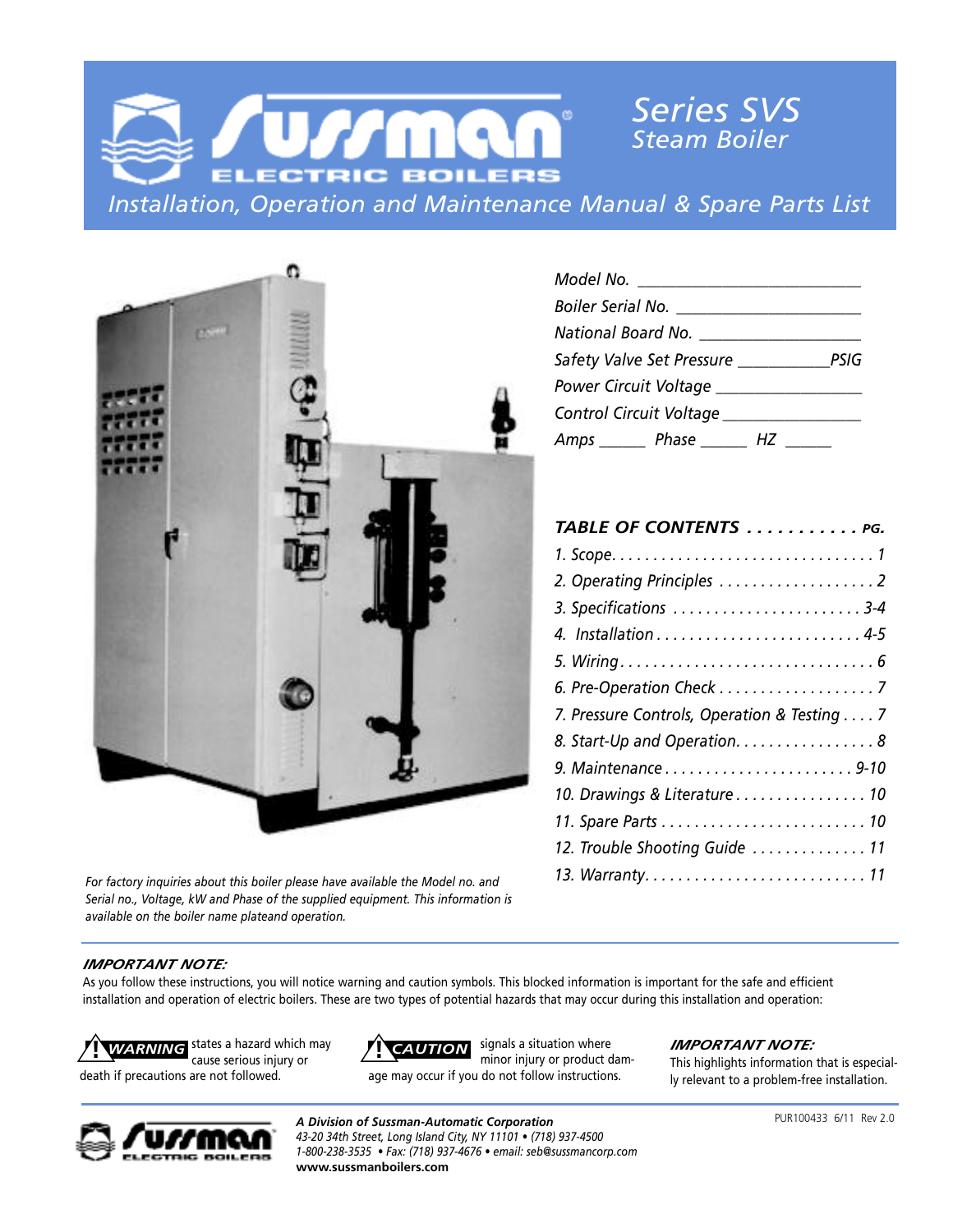# *1. Scope*

This manual details the installation, operation and maintenance instructions, and spare parts list for Sussman Series SVS Steam Boilers.

Refer to section 10.1 for specific drawings and bills of material for related equipment supplied under this order. Your SVS Steam Boiler is designed and manufactured to meet ASME regulations. When properly operated and maintained, you can expect years of trouble free service.

Carefully follow the instructions outlined in this manual to ensure proper installation and performance of your boiler.

# *2. Operating Principles*

## *2.1 Principles of Operation*

- 2.1.1 Sussman SVS electric steam boilers utilize state of the art technology, control components, valves and accessories. The Series SVS features vertically positioned heating elements which have many advantages over horizontally positioned elements:
- a. Since the elements are removed from the top, the boiler requires less space.
- b. Vertical steam boiler elements are less prone to scale build-up, a major cause of element failure.
- c. Boilers with vertical elements, being more compact, have faster response time than boilers requiring larger vessels.

#### *2.1.2 Electric boiler operation:*

- a. A steel vessel is fitted with tubular resistance type heating elements, inlet and outlet connections, a drain/ blowdown valve(s), an air vent, a water control mechanism, a pressure relief valve, and a temperature control. These devices are configured with a series of electrical controls for automatic operation.
- b. When the boiler is switched on, an electronic level sensor activates a valve which opens to allow water to enter the boiler vessel. The water enters directly from the mains, from a pump connected to the mains, or a receiver tank.
- c. As the boiler fills, the level sensor detects the rising water levels, activates the heating elements and then signals the water inlet valve to close.

d. The boiler is equipped with an adjustable pressure con-trol which will switch off the heaters when the set pressure is reached. Steam pressure determines the steam temperature. Examples of this pressuretemperature relationship are shown below:

|             | Pressure (GAUGE) | Approximate Temp. |     |  |  |  |  |  |
|-------------|------------------|-------------------|-----|--|--|--|--|--|
| <b>PSIG</b> | <b>KPa</b>       | οF                | °۲  |  |  |  |  |  |
| 0.00        |                  | 212               | 100 |  |  |  |  |  |
| 10.3        | 71               | 240               | 116 |  |  |  |  |  |
| 34.5        | 238              | 280               | 138 |  |  |  |  |  |
| 74.9        | 516              | 320               | 160 |  |  |  |  |  |
| 138.3       | 954              | 360               | 182 |  |  |  |  |  |

f. In many boilers, the pressure regulation controller is backed up by a high pressure limit control. More importantly, all boilers must have a pressure relief valve which will open if the pressure approaches a set point, chosen to be well below the withstand pressure of the boiler components.

Of course, there will come a time (usually measured in years) when the boiler shell and piping will wear away or corrode. Periodic inspections of the vessel interior will give advanced notice of an impending problem. The local boiler inspection authority is available for guidance in these instances.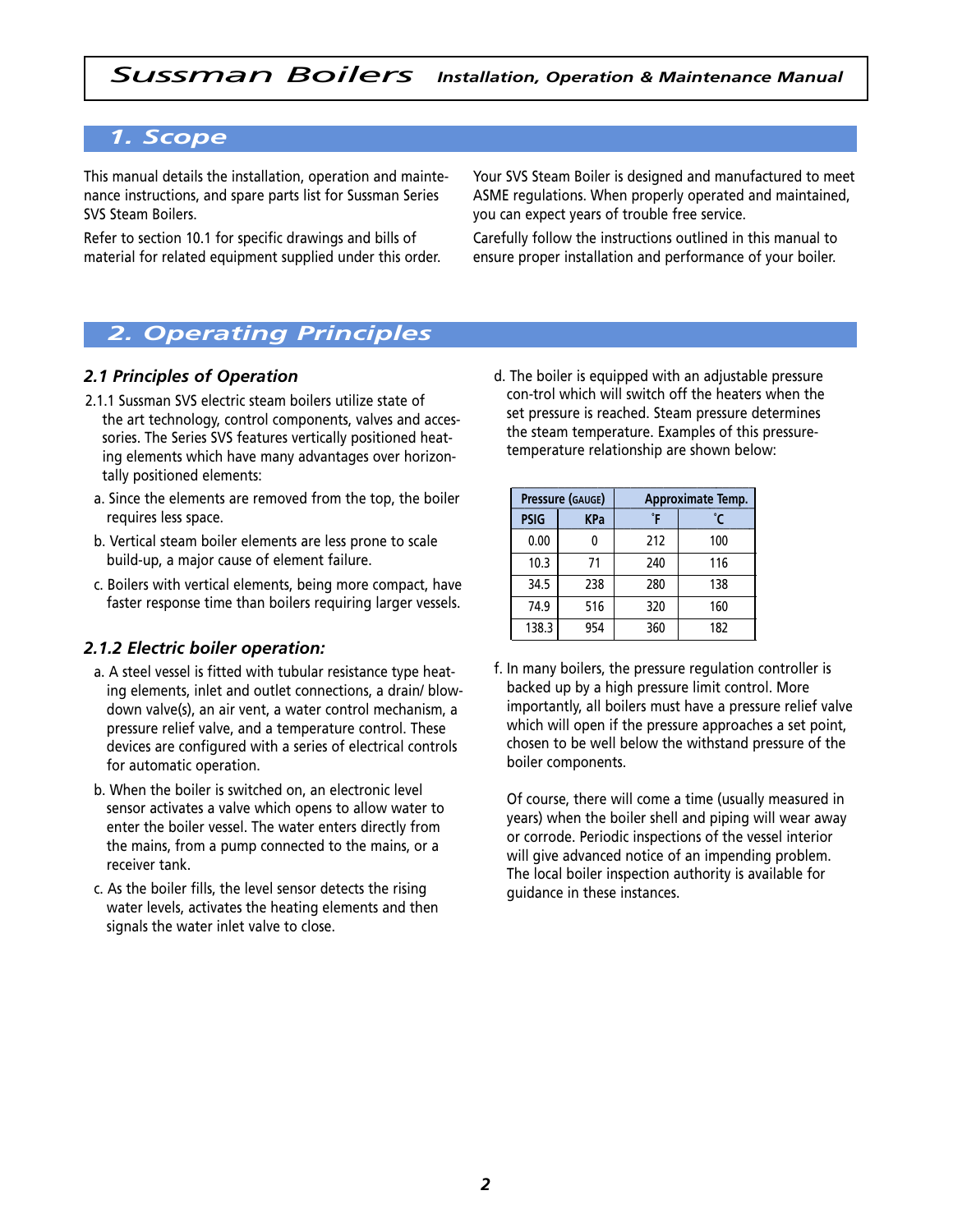# *3. Specifications*

## *3.2 Standard Boiler Accessories*

The following shows the standard boiler accessories for SVS steam boilers.

## *STANDARD BOILER ACCESSORIES*

- No. Description
- 1 Insulated ASME designed pressure vessel
- 2 Vented control cabinet
- 3 Pressure relief valve
- 4 Inspection and cleanout holes
- 5 Pressure gauge c/w isolating stopcock
- 6 Sight glass assembly c/w protector
- 7 Back flow check valve
- 8 Drain blowdown valve(s)
- 9 Flanged heaters c/w low watt density element
- 10 Control circuit transformer (fused)
- 11 Control circuit on/off switch
- 12 HRC power fusing
- 13 Magnetic contactors
- 14 Indicating pilot lights
- 15 Electronic low water control
- 16 Electronic feed water control
- 17 Electronic high water control (not all models, check factory)
- 18 On/off staging up to 95 amps
- 18 Modulating pressure control for units over 95 amps
- 19 Staging controller with detail no.19
- 20 High pressure controller

#### *3.3 General Specifications*

Listed below is a summary of the approximate minimum clearance requirements, piping sizes and volumes for the various standard boiler types and within this series.

STANDARD DESIGN PRESSURE IS 150 PSIG

# *TABLE 2 - STEAM BOILER GENERAL SPECIFICATIONS*

| Up to   |                              |                                    | Vessel Openings (NPT)*            |                              |                            |                                                 | <b>Normal Water</b>                  | Normal Steam                           |
|---------|------------------------------|------------------------------------|-----------------------------------|------------------------------|----------------------------|-------------------------------------------------|--------------------------------------|----------------------------------------|
| Max. KW | <b>WATER</b><br><b>INLET</b> | <b>CHEMICA</b><br><b>TREATMENT</b> | <b>SURFACE</b><br><b>BLOWDOWN</b> | <b>DRAIN</b><br><b>VALVE</b> | $<$ 15 PSIG<br>(103.5 KPA) | <b>STEAMOUTLET</b><br>$>15$ PSIG<br>(103.5 KPA) | Volume<br><b>GALLONS</b><br>(Litres) | Chambers<br><b>GALLONS</b><br>(Litres) |
| 120     | 3/4                          | 3/4                                | 3/4                               | 3/4                          | 2                          |                                                 | 9.5<br>(36)                          | 4.1<br>(15.5)                          |
| 270     | 3/4                          | 3/4                                | 3/4                               |                              | 3                          | 3                                               | 39<br>(148)                          | 16.9<br>(64)                           |
| 648     |                              | 3/4                                | 3/4                               | $1 - 1/4$                    | 4                          | 3                                               | 88.2<br>(334)                        | 37.8<br>(143)                          |
| 1512    | $1 - 1/4$                    | 3/4                                | 3/4                               | $1 - 1/4$                    | 6                          | 4                                               | 173<br>(655)                         | 74.5<br>(282)                          |

\* Outlet flanged above 3" NPT

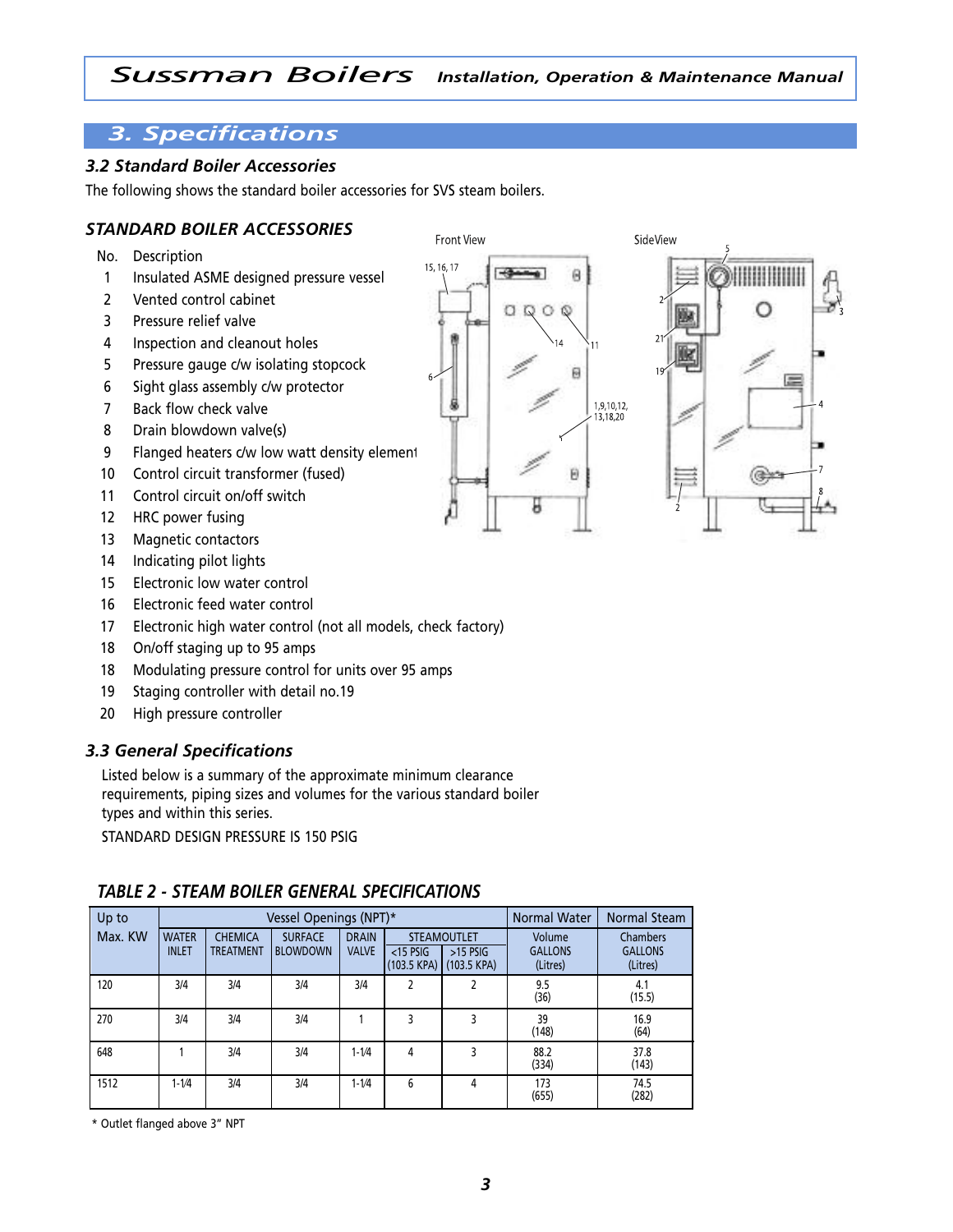# *3. Specifications* (cont.)

## *3.4 Other Optional Equipment*

Sussman offers the following as options for packaged steam boiler systems. Check to see that optional equipment has been supplied as ordered.

- $\Box$  Feed mechanism choose from solenoid, pump or receiver feed packag
- $\square$  Steam outlet globe valve
- $\Box$  Auxiliary low water cutoff
- $\Box$  Manual reset low water cutoff
- $\Box$  Timed auto blowdown system
- $\Box$  Timed surface blowdown system
- $\Box$  Vacuum breaker
- $\Box$  Manual surface blowdown metering valve
- $\Box$  High pressure alarm
- $\Box$  Low pressure alarm
- $\Box$  Audible alarm with silence
- $\Box$  Pilot lights for each stage

# *4. Installation*

#### *4.1 General*

The boiler shall be installed by qualified personnel in accordance with the instructions contained in this manual. Furthermore, compliance with applicable National and local building and safety codes is necessary.

#### *4.2 Pre-Installation*

4.2.1 Inspect the boiler for possible damage due to shipping and handling. Claims for shipping damage shall be placed with the carrier, and should be reported immediately to them.

> If damage has been sustained during shipping that may effect the safe and reliable operation of the boiler, contact the sales office to discuss corrective action.

> Have the details shown on the front of this manual available. Do not return the unit unless advised, since field repair may be the preferred course of action.

Returns must include a Return Authorization available from Sussman.

- 4.2.2 Check the boiler nameplate data to ensure that it corre-sponds to the supply characteristics (i.e. - voltage, phase, frequency, wattage and pressure relief valve setting).
- 4.2.3 Consult local codes for specific requirements on the installation of the electric boiler.

 $T$   $\overline{M}$   $\overline{M}$ **THE REAL PROPERTY** 18" Max **B**



| Up to  | <b>Minimum Clearances</b> |      |      |      |     |  |  |  |  |  |
|--------|---------------------------|------|------|------|-----|--|--|--|--|--|
| Max kW | A                         | B    |      | D    | Eι  |  |  |  |  |  |
| 120    | 36''                      | ייככ | 74'' | 74'' | 24" |  |  |  |  |  |
| 270    | 36''                      | 32"  | 24"  | 24"  | 24" |  |  |  |  |  |
| 648    | 48"                       | 38"  | 30'' | 30'' | 24" |  |  |  |  |  |
| 1512   | 48"                       | 38'' | 30'' | 30'' | 24" |  |  |  |  |  |

#### *4.3 Mounting*

- 4.3.1 The boiler must be positioned on an adequate base, preferably concrete, sufficient to support its in-service weight, and then levelled and secured inplace.
- 4.3.2 Adequate clearance on all sides of the boiler is required for access and servicing. Please refer to the above diagram and table for minimum clearance.
- $\Box$  Manual OFF/AUTO staging switch
- $\Box$  Voltmeter with 3 position selector switch
- $\Box$  Ammeter with 3 position selector switch
- $\Box$  kW hour meter
- $\Box$  Main disconnect (unfused) switch
- $\Box$  Main automatic breaker
- $\Box$  Safety door interlock switch
- $\Box$  Proportional controller (std. over 108 kW)
- $\Box$  Electronic sequencer (std. over 108 kW)
- $\Box$  Motor starter with overloads
- $\Box$  Ground fault indicator
- $\Box$  Epoxy sealed elements
- $\Box$  HRC power fusing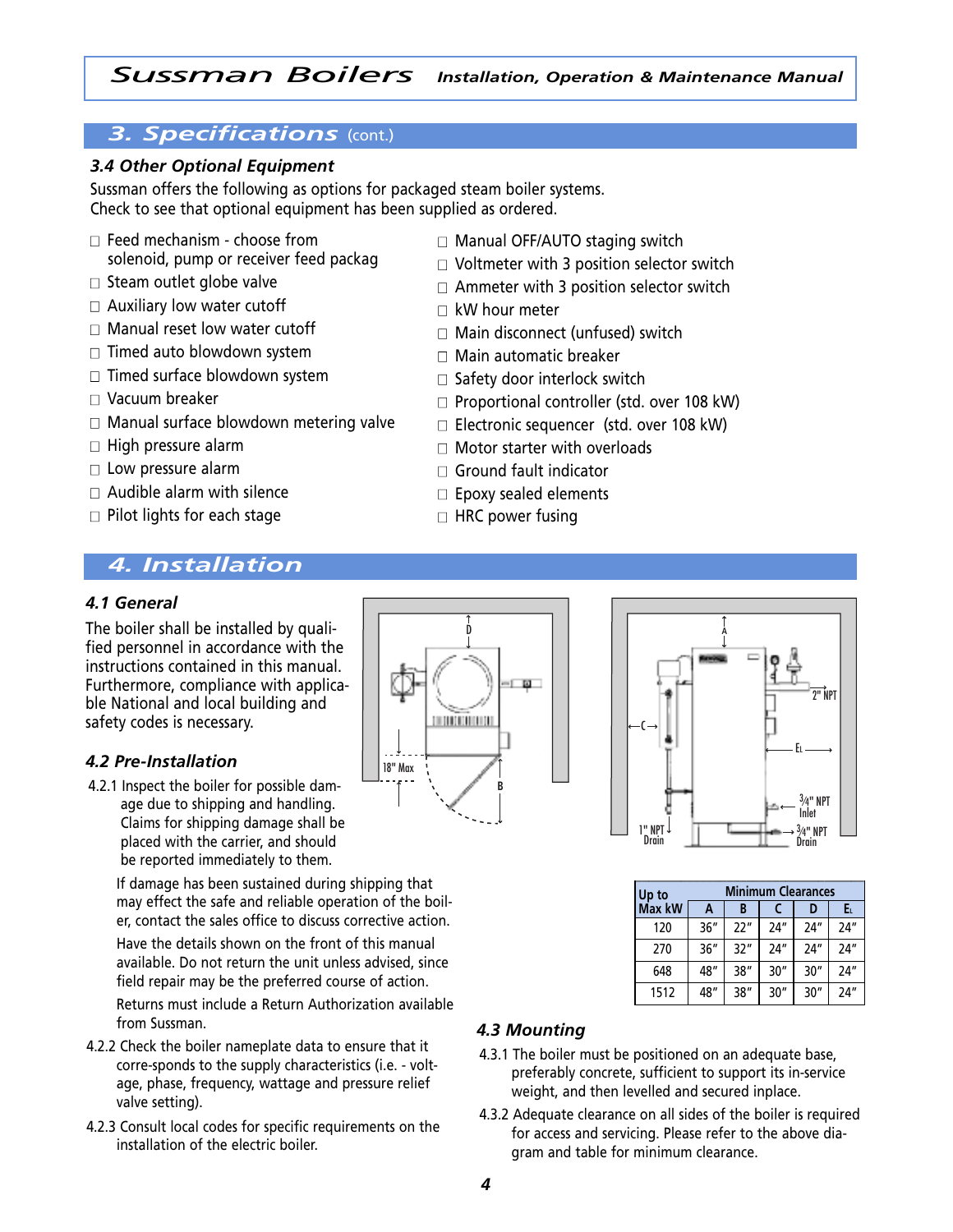# *4. Installation* (cont.)

## *4.4 Plumbing*

Refer to drawings in section 10.1 for size and location of water inlet, outlet and other relevant openings. Ensure that all plumbing connections are made according to local regulations and applicable codes.

## *4.4.1 Water Supply*

All boilers require some type of feed mechanism. Check to ensure that the correct feed mechanism is used for your system.

#### **a. Solenoid Feed**

A solenoid feed can be used if condensate is not required to be returned to the boiler and water pressure is always at least 10 PSIG higher than the maximum boiler operating pressure. The solenoid on the solenoid feed is activated by the level controller.

For connection: Pipe the water supply to the inlet side of the solenoid valve which is pre-installed on the boiler inlet.

#### **b. Pump Feed**

A pump feed is to be used when condensate is not required to be returned to the boiler and the water pressure is less than 10 PSIG above the maximum required boiler operating pressure. NOTE: The pump motor is normally powered from a separate source.

**For connection:** Pipe the water supply to the suction side of the pump. Pipe from the pump discharge to the check valve pre-installed on the boiler water inlet.

#### **c. Condensate Receiver Package**

For closed loop systems, when condensate is to be returned to the boiler, a condensate return system is required. If supplied by Sussman, the system is packaged as one assembly made up of a feed pump, a receiver tank, stand, make-up water inlet with float control, condensate inlet, vent, drain valve, strainer, sight glass assembly, and shut off valve.

**For connection:** Pipe the codensate line to theinlet pipe at the top of the receiver tank. Pipe the water supply to the make-up water inlet on the end f the receiver tank. NOTE: It is assumed that the condenste is released for a steam trap in the heating loop. Good practice is to ensure that the piping from the steam trap slpoes down towrds

# *4.5 Electrical*

The boiler must be wired by qualified personnel in strict compliance with all codes and regulations. Except for the optional feed water pump and automatic blowdown system, the unit is factory pre-wired. Refer to the wiring diagram included in section 10.1. Field electrical connections are to be made as indicated on this drawing.

## *4.5.1 Power Supply*

With the boiler "ON-OFF" switch in the "OFF" position and the main electrical supply open, connect power feed lines

the receiver tank inlet. If the steam line leading into the trap is at a lower level thatn the trap, a bleed valve just before the trap inlet may be requiredon some systems.

## *4.4.2 Backflow Check Valve*

The boiler is equipped with a check valve. Note that the check valve is directional. Verify that it is oriented proper-ly. The arrow (on the side of the valve) should point towards the boiler.

#### *4.4.3 Steam Outlet*

To facilitate maintenance, a steam outlet valve is recommended for most systems. This may not have been included in your package, and is available from the factory at an additional cost. If the outlet valve is sourced separately, ensure that it is suitable for steam boiler use.

**For connection:** Pipe the steam outlet from the boiler to the inlet piping of a system designed to withstand a pressure in excess of the boiler relief valve setting.

## *4.4.4 Blowdown Piping*

When the boiler pressure exceeds 15 PSIG (103 KPA) most jurisdictions prohibit the blow-off from the boiler from being directly discharged into the sewer system. However, in all cases, you must check with local authorities to ensure compliance with local regulations prior to the connection of any blowdown piping to any sewer system.

**For connection:** Pipe the blowdown valve(s) to the inlet of a blowdown tank or a suitable drain (as appropriate).

## *4.4.5 Pressure Relief Valve*

**For connection:** Pipe the outlet from the pressure relief valve to a suitable drain away from other equipment, walkways and personnel. NOTE: Do not reduce the piping size from the pressure relief valve. Do not install any other valves or plugs in this piping.

## *4.4.6 Utilization of Full Couplings*

Utilization of full couplings on the inlet and outlet piping connection may simplify future service requirements. Hot piping loops must be insulated after testing for leaks. Other than personnel safety, uninsulated outlet piping will lower steam quality.

from a fused disconnect or breaker to the terminals marked L1, L2, and L3 of the boiler disconnect, breaker, or power splitter, whichever is supplied. See section 10.1 for schematic diagram.

#### *4.5.2 Grounding*

The boiler must be properly grounded. Attach a suitable ground wire to the ground connection point in the control cabinet sized in accordance with national and local codes.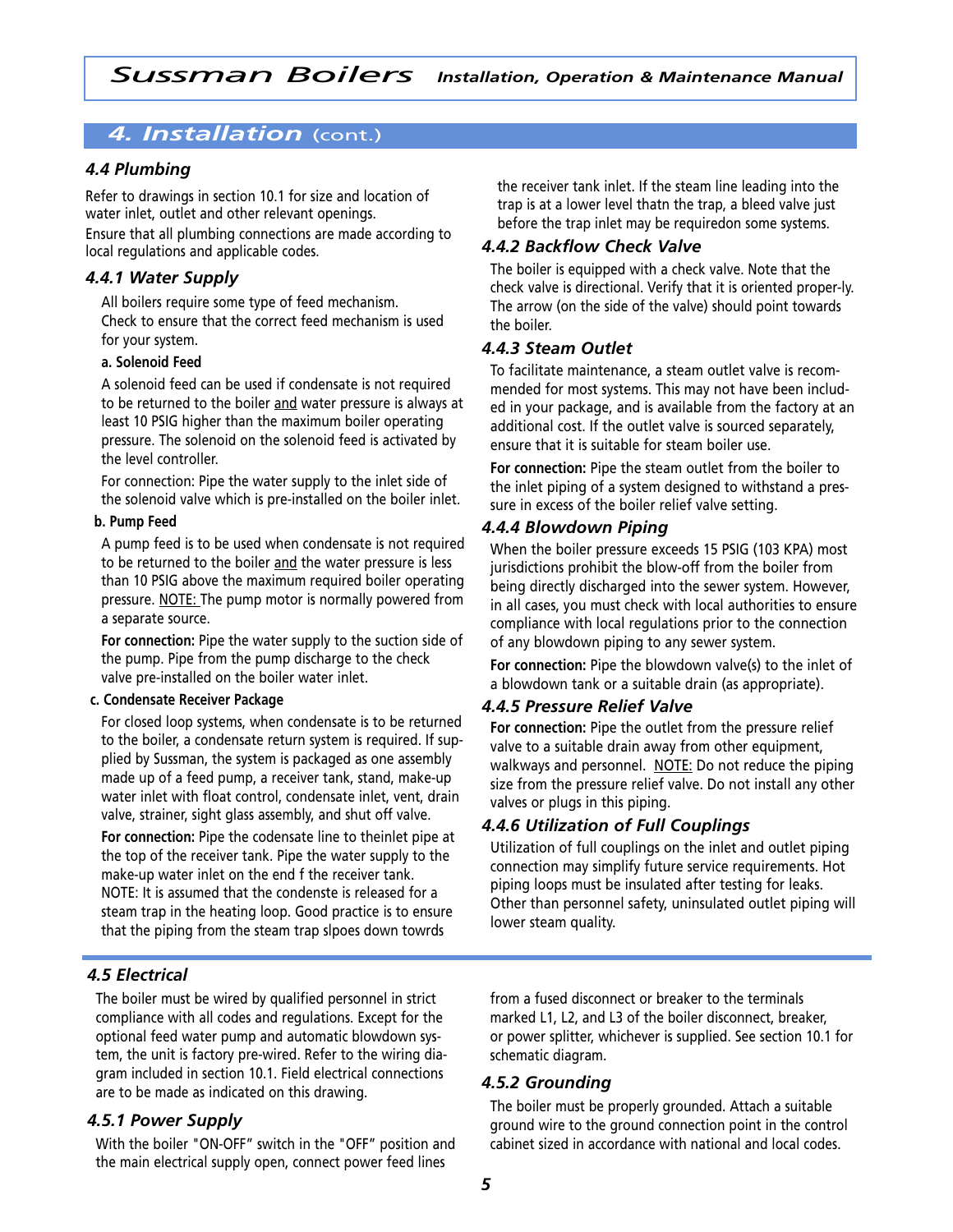# *5. Wiring*

# *ALL ELECTRICAL WIRING MUST BE PERFORMED BY A QUALIFIED ELECTRICIAN IN ACCORDANCE WITH NATIONAL AND LOCAL ELECTRICAL CODES.*

**I CAUTION** Assure that the power voltage and phase being supplied to the boiler matches the power voltage and phase of the boiler. Connecting incorrect power supply can damage boiler components or cause improper boiler operation. If the boiler power requirements do not match the power to be supplied to the boiler the boiler must be returned to the *factory for conversion. Boilers cannot be field converted.*

## *ALL BOILERS ARE PRE-WIRED AND TESTED PRIOR TO SHIPMENT.*

- 5.1. Ground boiler according to National Electric Code requirements to avoid shock.
- 5.2. Power wiring to boiler should be in accordance with National and Local Electrical Code requirements following wiring diagram supplied. Use proper size wire. Wire size is specified adjacent to field wiring terminals. This label states the wire size [AWG or MCM], minimum temperature rating (90 C) and conductor material (copper only). Deviation from these requirements may result in improper or unsafe boiler operation.
- 5.3. A disconnect switch employing circuit breakers or fuses should be installed between the main power source and the boiler. This disconnect switch should be located near the boiler and clearly marked for easy access and identification should the boiler need to be turned off due to an emergency.
- 5.4 Boiler control circuit is 120 Volt\*. Unless boiler has an optional step down transformer, a separate 120 Volt power feed wiring is required to be connected to the control circuit terminal block. A 15 Amp circuit is required for all boilers. If a 3/4 HP feed water motor and pump assembly is connected to the boiler, then a 20 Amp circuit is required.
- 5.5. If a separate control circuit is used, it should be connected to the control circuit terminal block.
- 5.6. Remote mounted water feed systems (i.e. condensate return, motor and pump) should be connected to the junction box provided on the outside of the boiler jacket.
- 5.7. With main power off, make sure all wiring terminations are tight to avoid arcing, carbonizing or overheating of contacts.

Boilers are susceptible to lightning damage due to water line connections. **!** *CAUTION* An industrial type lightning/surge protector should be installed according to the manufacturer's recommendation at the service entrance. Consult your contractor or electrical dealer.

Substitution of components or modification of wiring system voids **!** *WARNING*the warranty and may lead to dangerous operating conditions.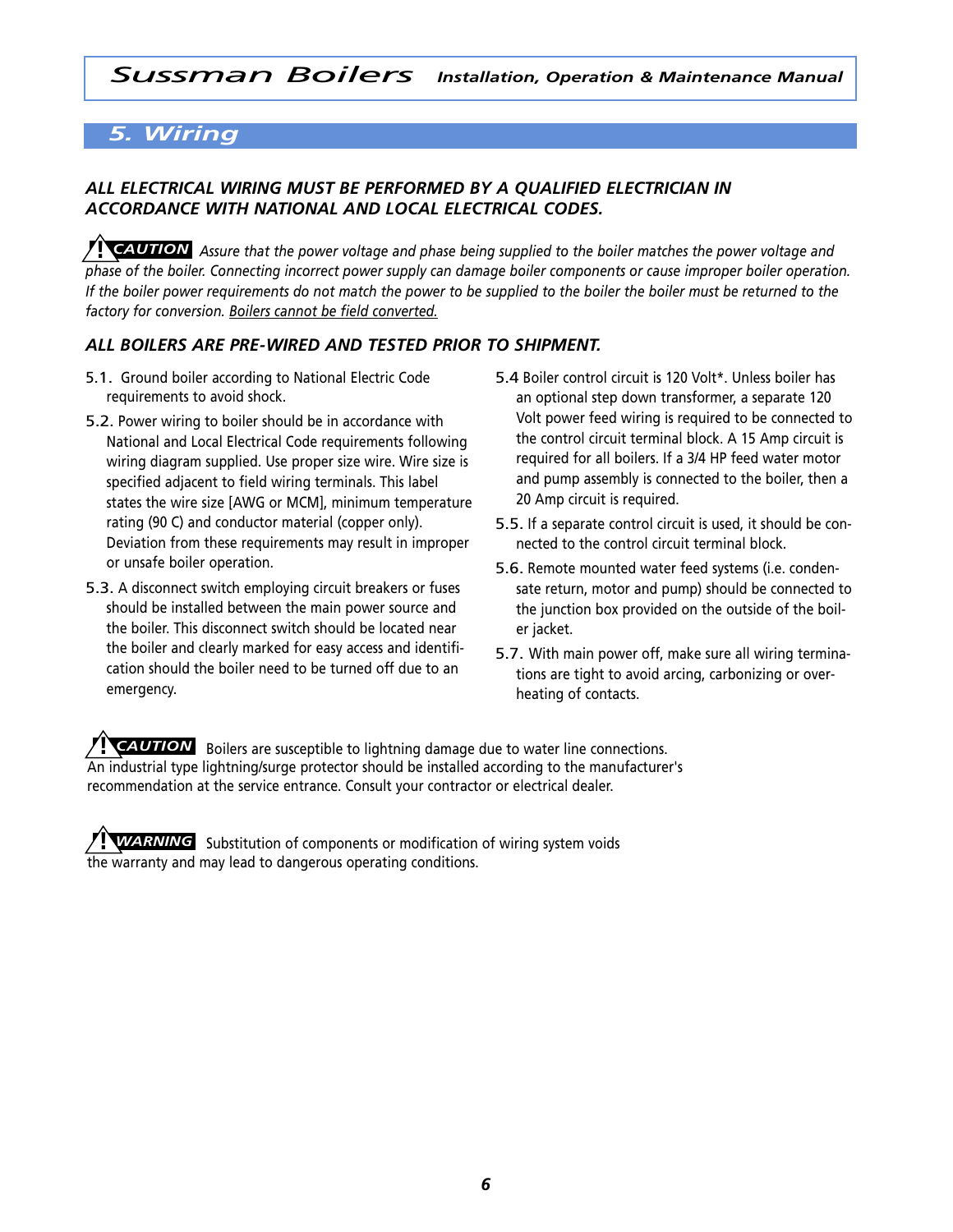# *6. Pre-Operation Check (All Boilers)*

## *LWCO/PUMP CONTROL OPERATION AND TESTING*

- 6.1. All valves for incoming water supply are to be fully opened. Main disconnect switch is to be in the "on" position. Boiler main switch is to be in the "on" position. Since boiler will be empty the pump or solenoid will be energized allowing the boiler to fill with water. Control will automatically fill boiler to proper operating water level and the pump/solenoid will be de-energized. Contactors will then energize, applying voltage to the heating elements.
- 6.2. Pump switch operation at this point water should be visible approximately half way up the sight glass. Slowly open the drain valve located at the bottom of the boiler. Water level in the sight glass will begin to drop, allowing the low water cut off/pump control to energize the feed water system. Close valve for proper operation.
- 6.3. Low water cutout switch performance open the drain valve completely. Maintain this condition until water level falls within the gauge glass enough to cause the low water cutout switch to de-energize the heating elements. All of the contactors will be in a de-energized or open state at this time. Close the drain valve, water feed system will automatically refill the boiler and the contactors will re-energize.

Boilers equipped with an auxiliary low water cut-off control with a manual re-set button (required as mandatory equipment is some states): once the correct operating water level has been reached, it will be necessary to depress the reset button in order for the contactors to re-energize.

*NOTE:* For boilers equipped with an automatic blowdown system:

- **• For test 1** the blowdown time clock must be in the "run" mode before the boiler will automatically fill.
- **• For test 2 and 3** in order for the drain valve to open the blowdown clock must be in the "off" mode. (See blowdown time clock insert) The automatic blowdown indicator light will be on when the valve is open. This light will remain on for the duration of the blowdown cycle (a few seconds). It may be necessary to cycle the time clock from the "run" to "off" mode several times.

# *7. Pressure Controls, Operation and Testing*

*NOTE:* All boilers are provided with one high limit pressure control and at least one operating pressure control.

- 7.1.The high limit pressure control is equipped with a manual reset feature. There is no subtractive differential scale with this type of control
- 7.2. All pressure controls are equipped with an adjusting screw, allowing for setting of desired operational and high limit pressures. To reduce pressure setting, turn adjusting screw in direction that allows indicator to point to a lower pressure setting on the scale. To increase pressure setting turn adjusting screw in direction that allows indicator to point to a higher pressure on the scale

*NOTE:* It is recommended that the high limit control be set 10 PSIG above the desired normal operating pressure.

- 7.3. Operating pressure controls, except low pressure (15 psig) types have a separate differential scale. Differential indicates pressure below the main operating maximum pressure, the pressure control will re-set. The differential set point is adjusted in the same manner by turning the adjusting screw in the desired direction to increase or decrease the differential pressure value.
- 7.4. Operating pressure control check: Close steam outlet valve [supplied by customer] and adjust operating pressure control to 20 psig and the differential to 10 psig. Set the high limit pressure control to 30 psig. Switch boiler on to allow steam pressure to build-up. Pressure gauge reading will increase and the operating pressure control will de-energize the contactor(s) when the pressure gauge indicates 20 psig. Open steam outlet valve to bleed off pressure. When the pressure gauge reading decreases below 10 psig (differential) the operating pressure control will re-energize the contactor(s).
- 7.5. High limit pressure control check: FOR TEST PURPOS-ES ONLY! Set the high limit pressure control 10 psig lower than the operating pressure control. Close the steam outlet valve and switch the boiler on to allow boiler to build pressure. When the pressure gauge indicates the pressure at which the high limit pressure control is set, the high limit pressure control re-set button will pop-up and the control will de-energize the contactor(s). Open the steam outlet valve to bleed off pressure. The contactor(s) should not re-energize on pressure drop. The contactor(s) should only re-energize when the pressure has dropped and the high limit pressure control reset button is depressed.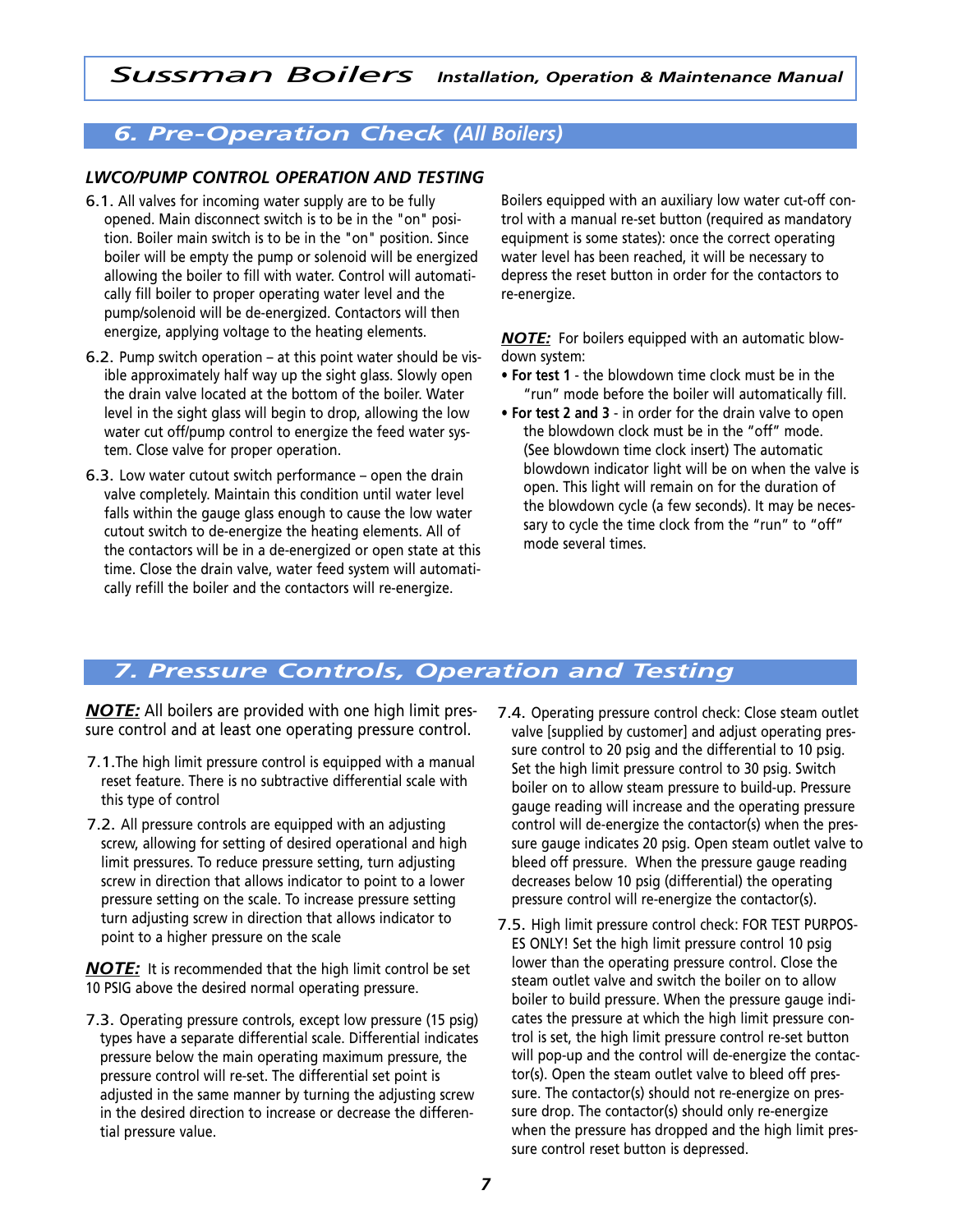# *8. Start-Up and Operation*

The following procedures should be performed in sequence to eliminate problems on start-up.

## *8.1 Start-up*

It is presumed that all electrical wiring and plumbing has been checked prior to this start-up procedure.

- 8.1.1 Make sure that the steam boiler valves are in the following positions:
	- Steam Outlet Open Drain Valve(s) Closed
	- Water Inlet(s) Open Blowdown Valve(s) Closed
- 8.1.2 Adjust the pressure controller to its lowest setting by turning the large screw on the top of the controller.
- 8.1.3 Make sure that the electrical panel door is closed.
- 8.1.4 Switch to the "On" position. The green power light and red low level light should then be illuminated indicating that the system has power and a low water level condition exists. If the boiler was previously started, sufficient water may be present and the red low level light will not illuminate. The boiler solenoid valve will activate and the water will enter the boiler until the high water level control closes the valve. Just prior to this, the low level indictor will de-energize the red low level light and energize the heating element. At this point, close the steam valve. The elements will heat the water and begin to generate steam within a few minutes.
- 8.1.5 Do a first check on the piping system for leaks at connection points and tighten connections as necessary.
- 8.1.6 Simulate a low water condition by depressing the "push-to-test" button. The boiler contactors should open and the red "low level light" should illuminate. The noise indicates that the elements have been turned off and the light indicates the control is working. You should begin to notice a small pressure requirement. This is not cause for concern. If the boiler has a step controller it may not have had enough time at this low demand situation to activate all the heating stages before satisfying the pressure requirement. This is not cause for concern.
- 8.1.7 Set the pressure controller (by turning the large screw on top of the controller) to the desired pressure setting. NOTE: The pressure control setting should not be set at more than 90% of the relief valve setting. For example: If relief valve setting is 100 PSI, set the pres-sure control at 90 PSI and the differential at 8 PSI. This will allow the boiler to control the pressure to between 82 PSI and 90 PSI.
- 8.1.8 Set the differential (by turning the small screw on the top of the controller) to the minimum setting.
- 8.1.9 The pressure will rise on the gauge until the boiler pressure has reached the pressure control setpoint. Do a final check for leaks.
- 8.1.10 Ensure that the system (external to the boiler) is fully prepared for operation and that personnel are aware that the system is being started up.
- 8.1.11 Next, slowly open the steam outlet valve, while maintaining pressure, until the valve is fully opened.
- 8.1.12 Inspect the heating system for leaks and functionality. NOTE: Initially, as the system is being heated up, the boiler may not be able to maintain the setpoint pressure. However, if the boiler has been properly sized, after a short period of time the desired operating pressure will be reached and maintained automatically. Undersized steam heating systems will prime i.e. discharge excessive amounts of water through the outlet nozzle. Boilers should not be operated under this condition. You may wish to check factory for assistance. The system should now be operational. It is not normally necessary to pre-boil water to clean the heating elements or the interior of the vessel. They have already been semi-cleaned prior to installation and there is no excessive grease or oil inside the boiler. However, if super-clean conditions make pre-boiling necessary, ensure that the detergents used are not harmful to brass, copper, silver, steel or stainless steel.

# *8.2 Operation*

#### *With main disconnect "OFF" tighten all electrical connections before energizing boiler to prevent arcing, carbonizing of contact and/or overheating* **!** *CAUTION*

8.2.1 If a proper maintenance schedule is followed, all that is required is to turn the boiler on for it to function normally.

Before restarting the boiler, ensure that:

- Steam outlet valve is open
- Water inlet valve(s) is open
- Drain valve(s) are closed
- Pressure control is set to the desired system pressure
- 8.2.2 Although the boiler can operate safely unattended, it is best to shut the boiler down when it is not required over evenings, weekends or other prolonged periods.
- 8.2.3 Water treatment may be necessary in some hard water areas since excessive scale build up on internal boiler components will result in heating element failure and costly repairs. Refer to section 9.6 for a discussion on this subject.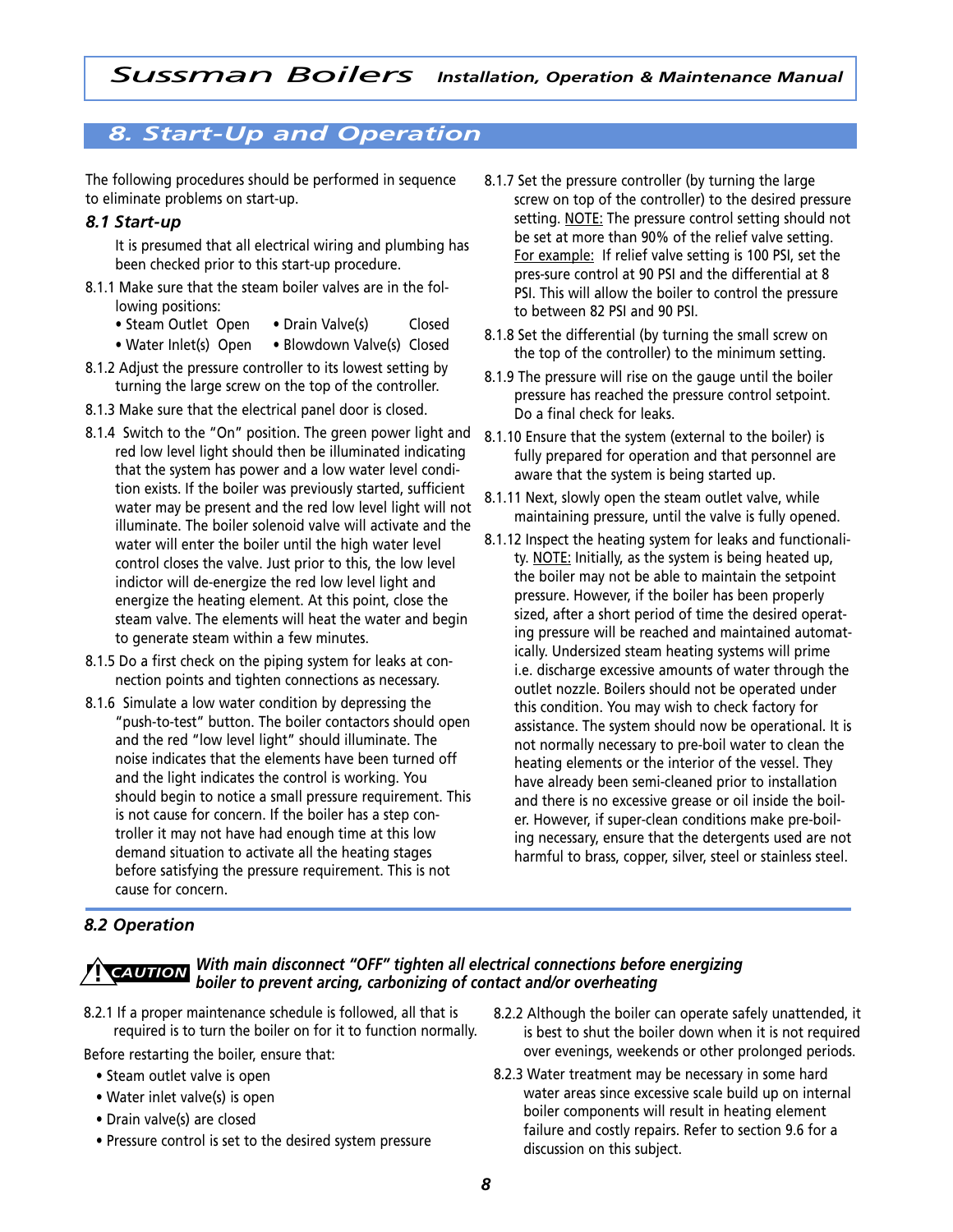# *9. Maintenance*

#### *HAZARD OF ELECTRIC SHOCK. DISCONNECT ALL ELECTRICAL POWER BEFORE WORKING ON BOILER.* **!** *CAUTION*

Sussman electric steam boilers, when properly maintained, will provide many years of trouble free service. To establish a good preventative maintenance program, it is recommended that the following maintenance procedures be adhered to.

#### *9.1 Blowdown*

Blowdown is an essential part of boiler maintenance. A regularly followed blowdown schedule should result in extended boiler life.

The blowdown schedule should be based on the mineral content of the water and whether the boiler is used in a closed or open system (closed systems utilize a condensate receiver package). For softer water conditions, or for closed systems, weekly blowdown may be sufficient. In open systems, with hard water conditions, daily blowdown is recommended.

Water treatment does not eliminate the need for blow-down.

## *9.2 Manual Blowdown Procedure*

- 9.2.1 De-energize the boiler.
- 9.2.2 Close the water inlet valve.
- 9.2.3 It is best to allow the pressure to drop to 15-20 PSIG before opening the blowdown valve.
- 9.2.4 Open the main drain blowdown valve.
- 9.2.5 Allow the boiler to drain for 10-15 seconds then close the valve.
- 9.2.6 Open the level control column drain valve for 10-15 seconds.(NOTE: Periodically, reverse the sequence of 5.2.5 and 5.2.6. During inspection, if excessive scale inside the vessel is evident, it is best to increase blowdown frequency, not time.)
- 9.2.7 Open the water inlet valve.
- 9.2.8 Restore the boiler "ON-OFF" switch to the "ON " position.

#### *9.3 Automatic Blowdown* (optional)

The automatic blowdown package includes/features the following:

- 24 hour, 7 day electronic clock
- Adjustable cycle time (minimum 1 second)
- Electric solenoid type automatic drain valve complete with strainer or motorized ball valve (no strainer).
- Standard bypass loop on drain.
- 9.3.1 The blowdown time and duration is achieved through adjustment of the type 42/2 dual channel timer located in the boiler control enclosure. Refer to the timer manual included with this package for instructions on setting. You must first set the correct time and date followed by the time and duration of each blowdown cycle.
- 9.3.2 As with manual blowdown, a 15-20 second blow-down duration should suffice. In systems using a motorized ball valve add 10 seconds to the set cycle time to allow the valve to open.
- 9.3.3 Open any valves in series with the automatic valve and close any valves that are in parallel.

## *9.4 Electrical Verification*

**PEAUTION** To avoid risk of electrical shock, disconnect the power supply to the boiler prior to and during electrical servicing.

- 9.4.1 All electrical connections in the power circuit should be inspected and re-tightened periodically.
- 9.4.2 Every 4 months, the following verifications are to be made:
	- a. Check the operation of the low water cutoff control by using the "push-to-test" button. When depressed, all energized heating circuits should immediately go off until the button is released.
	- b. Remove, clean and reinstall all controller electrodes. To ensure that the wires are reconnected to the correct terminals, we recommend that the first electrode be removed, cleaned and reinstalled; then the second and so on.
	- c. If it is suspected that the boiler steam output has dropped, you may wish to verify that all heating elements are functioning.
	- d. Check all fuses for continuity.
	- e. Visually inspect all conductors and contactors for signs of overheating.
	- f. Ensure that all electrical connections are tight.

#### *9.5 Mechanical Verification*

9.5.1 Scale Build-Up

Even with regular blowdown, boiler systems involving the heating of large volumes of water may result in a significant amount of solids being deposited within the shell and on the heating elements. Regularly inspect the heating elements through the manhole or handhole. Maintenance frequency will depend on water conditions and operating conditions.

- 9.5.2 Heavy scale buildup on the heating elements results in higher sheath running temperatures resulting in lower heater life and premature failure. This type of failure is not covered under your warranty. Ensure that the following procedure is completed after the first month of operation and as required thereafter.
- a. If the heating elements are heavily scaled (1⁄16"or more buildup), all elements require removal and cleaning. Refer to section 9.6.
- b. Make sure the safety valve is in good working order.
- c. Clean the upper and lower piping of the level control assembly.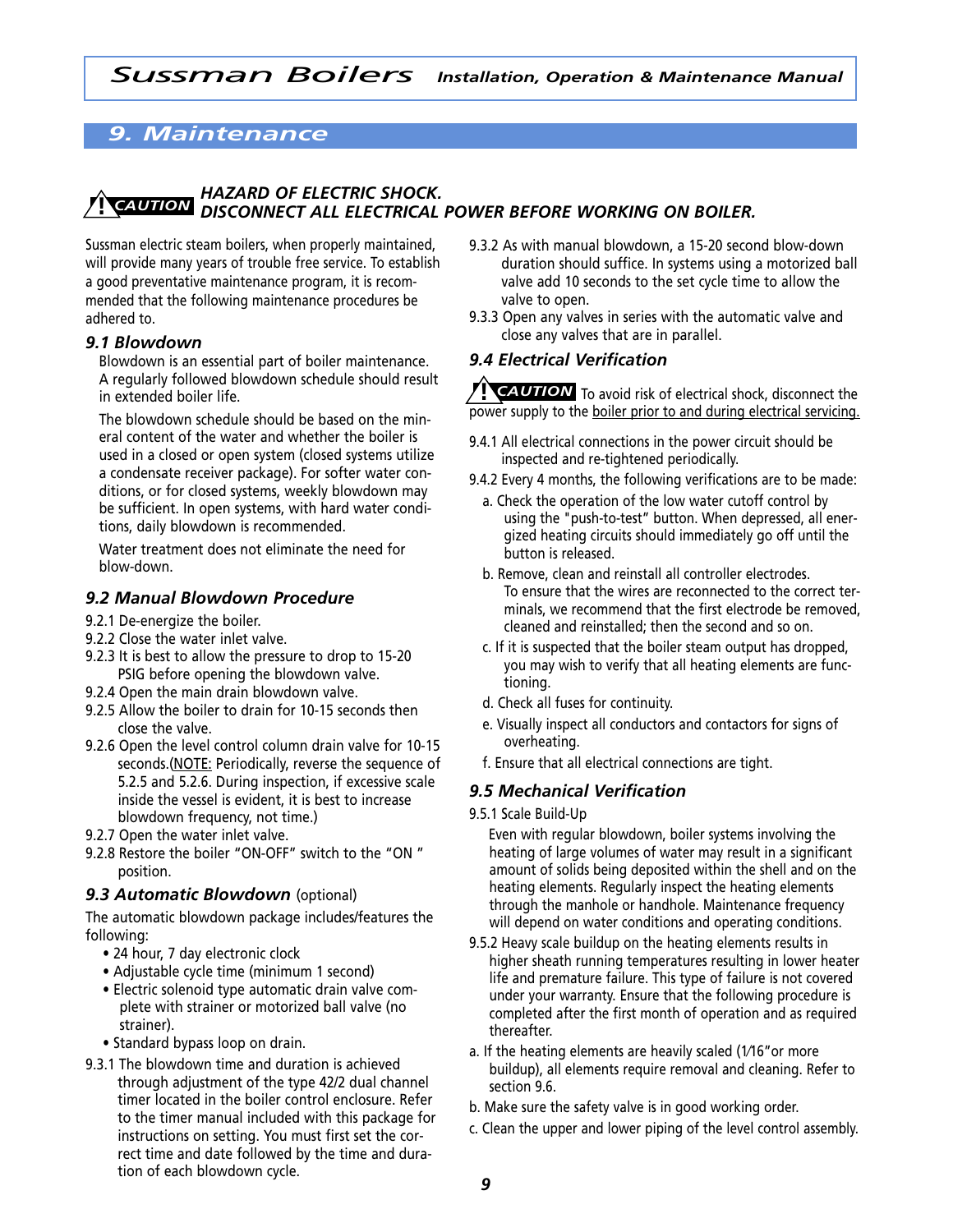#### *9.6 Cleaning Procedures for Heavy Scale Buildup*

#### 9.6.1 Mechanical

- Disconnect power to the boiler by opening the main disconnect.
- Remove the flange heaters from the boiler. NOTE: The heater gaskets may not be reusable and replacement gaskets should be on hand. Remember to mark the electrical wire connections and nozzle location for each heater.
- Remove scale by scraping with wire brush, dull metal blade, or by light sandblasting. If sandblasting, take care not to damage the element sheath since normal wall thickness is .030" to .035"(0.8mm).
- Reinstall the heaters, preferably after fitting with new gaskets. Ensure that all plumbing connections are water tight.
- Reconnect the main power and restart the boiler.
- Check once more for leaks when the boiler is up to pressure and correct if necessary.

#### 9.6.2 Chemical

Due to regional variations in water content, Sussman cannot recommend the use of chemicals. Consult a specialist in boiler water treatment for any questions on this subject.

# *9. Maintenance* (cont.) *10.Drawings & Literature*

#### *10.1 Drawings*

The following mechanical and electrical drawings have been included in this manual:

- □ Boiler Assembly
- $\Box$  Electrical Schematic

#### *10.2 Literature*

The following manufacturers' literature, as required, may be included with this manual.

L404A-D,F; L604A,L,M Pressuretrol® Controller Honeywell

91A,B,D Proportioning Pressure Controller Honeywell digi16, digi32 or digi42 Electronic Time Switch Grasslin 807D Pump Instruction

# *11. Spare Parts*

Refer to section 10.1 drawings to verify the exact part number for the spare parts you require. Have all information on the front of this manual available when ordering any spare parts.

| Description                | Manufacturer            | Catalog No.                                                                                                                                                                                                                                                  | Description                                 | Manufacturer | Catalog No.                                                                                                                                                                                                                             |
|----------------------------|-------------------------|--------------------------------------------------------------------------------------------------------------------------------------------------------------------------------------------------------------------------------------------------------------|---------------------------------------------|--------------|-----------------------------------------------------------------------------------------------------------------------------------------------------------------------------------------------------------------------------------------|
| Fuse                       | Gould                   | <b>Step Controller</b><br><b>ATM 3/4</b><br>A4J25<br>ATM <sub>2</sub><br>A4J30<br>ATM <sub>6</sub><br>A4J35<br>ATM 10<br>A4J40<br>TRM1<br>A4J45<br>A4J15<br>A4J50                                                                                            |                                             |              | R26AA-9200 4 step<br>Johnson Controls<br>R26AB-9200 6 step<br>R26AC-9200 8 step<br>710-4Y-4 step 710-10Y-10 step<br>710-6Y-6 step 710-20Y-20 step<br>710-8Y-8 step 710-32Y-32 step                                                      |
| Magnetic<br>Contactor      | Furnas<br>Cutler-Hammer | A4J20<br>A4J60<br>42CF35AF<br>42DF35AF<br>42CF35AJ<br>C25DNF340A                                                                                                                                                                                             | Pressure<br>Controller                      | Honeywell    | L91B1035<br>L91b1050<br>L404A1586<br>L404A1594<br>L404A1602                                                                                                                                                                             |
| Relay                      | <b>FEME</b>             | <b>RCPTFU8 2D10 24V</b><br><b>RCPTFU113D10 24V</b><br><b>RCPTFU82D10 110V</b>                                                                                                                                                                                | <b>High Limit</b><br>Pressure<br>Controller | Honeywell    | L404C1113<br>L404C11475<br>L404A1602                                                                                                                                                                                                    |
| Level Control<br>Relay     | Electromatic            | RCPTFU113D10 110V<br>SV210<br>SV220<br>S195                                                                                                                                                                                                                  | Flange<br><b>Heaters</b><br>(see Note 1)    | Sussman      | CXI10063-55<br>15kW<br>18kW<br>CXI10063-60<br>12kW<br>CXI10063-65<br>12 <sub>k</sub> W<br>CXI10063-75                                                                                                                                   |
| Electrode Holder   Warrick |                         | 3B1A                                                                                                                                                                                                                                                         |                                             |              | 9kW<br>CXI10063-80                                                                                                                                                                                                                      |
| lElectrode                 | Warrick                 | 1/4" brass (specify length)                                                                                                                                                                                                                                  |                                             |              | 9kW<br>CXI10063-100<br>CXI10168-10<br>135kW                                                                                                                                                                                             |
| Pilot Light                | Leecraft                | 32RN2111T (RED)<br>32RN2112T (GREEN)<br>32RN2113T (AMBER)<br><b>32RN2115T (WHITE)</b><br>32RG1811 (RED)<br>32RG182115T (white)<br>ZA2BV03/ZA2BV6/SP122 (GREEN)<br>ZA2BV01/ZA2BV6/SP122 (WHITE)<br>ZA2BV04/ZA2BV6/SP122 (RED)<br>ZA2BV05/ZA2BV6/SP122 (AMBER) |                                             |              | 90kW<br>CXI10168-17<br>135kW<br>CXI10168-18<br>90kW<br>CXI10220-07<br>CXI10220-10<br>45kW<br>180kW<br>CXI10221-03<br>135kW<br>CXI10221-04<br>CXI10221-05<br>90kW<br>45kW<br>CXI10221-06<br>CXI10221-09<br>180kW<br>CXI10221-10<br>135kW |
| NOTES:                     |                         | 1. To order, specify quantity and catalog number of the part.                                                                                                                                                                                                |                                             |              | CXI10221-11<br>90kW<br>CXI10221-12<br>45kW                                                                                                                                                                                              |

2. You must also specify flange heater voltage rating and phase.

3. All parts are shipped F.O.B. factory, freight extra.